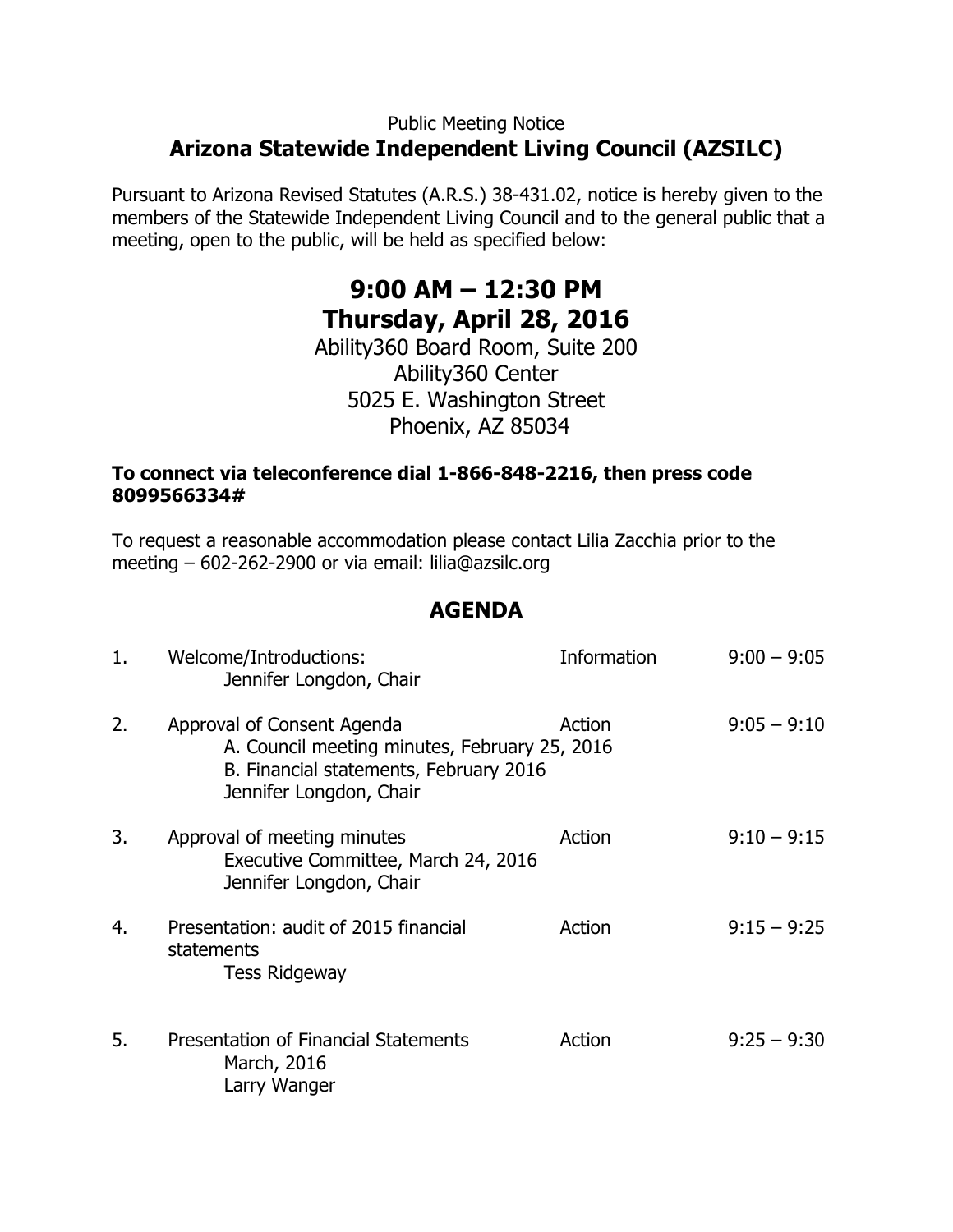### Statewide Independent Living Council (SILC) 4/28/16 Agenda

| 6.  | Chair's Report<br>A. Committee appointments<br><b>B. SILC appointments</b><br>Jennifer Longdon, Chair                                                                                                                                                                                                 | Information        | $9:25 - 9:30$   |
|-----|-------------------------------------------------------------------------------------------------------------------------------------------------------------------------------------------------------------------------------------------------------------------------------------------------------|--------------------|-----------------|
| 7.  | Future location of SILC office<br>Jennifer Longdon, Chair                                                                                                                                                                                                                                             | Action             | $9:30 - 9:50$   |
| 8.  | Executive session<br>The Council will go into executive session to discuss the evaluation of the<br>Executive Director as presented by the Chair and SILC Executive Committee.<br>Upon the conclusion of the executive session the Council may take action related<br>to matters that were discussed. | $9:50 - 10:05$     |                 |
| 9.  | <b>Executive Director's Report</b><br>Larry Wanger, SILC Executive Director                                                                                                                                                                                                                           | Information        | $10:05 - 10:15$ |
| 10. | Presentation of AZSILC FY2017 budget<br>Larry Wanger                                                                                                                                                                                                                                                  | Action             | $10:15 - 10:25$ |
| 11. | <b>Break</b>                                                                                                                                                                                                                                                                                          |                    | $10:25 - 10:35$ |
| 12. | CIL Update: New Horizon's Disability<br><b>Empowerment Center</b><br>David Seigler, Executive Director                                                                                                                                                                                                | Information        | $10:35 - 10:50$ |
| 13. | Rehabilitation Services Administration Report<br>Paul Ferry, Independent Living Coordinator                                                                                                                                                                                                           | Information        | $10:50 - 10:55$ |
| 14. | SPIL Evaluation Committee report                                                                                                                                                                                                                                                                      | Action             | $10:55 - 11:00$ |
| 15. | Presentation of the 2017-2019 State Plan<br>for Independent Living.<br>Members of the SPIL Development Committee will join the Council for a<br>presentation of the 2017-2019 State Plan.<br>Larry Wanger                                                                                             | Information        | $11:00 - 12:15$ |
| 16. | Announcements:<br>Jennifer Longdon, Chair                                                                                                                                                                                                                                                             | <b>Information</b> | $12:15 - 12:20$ |